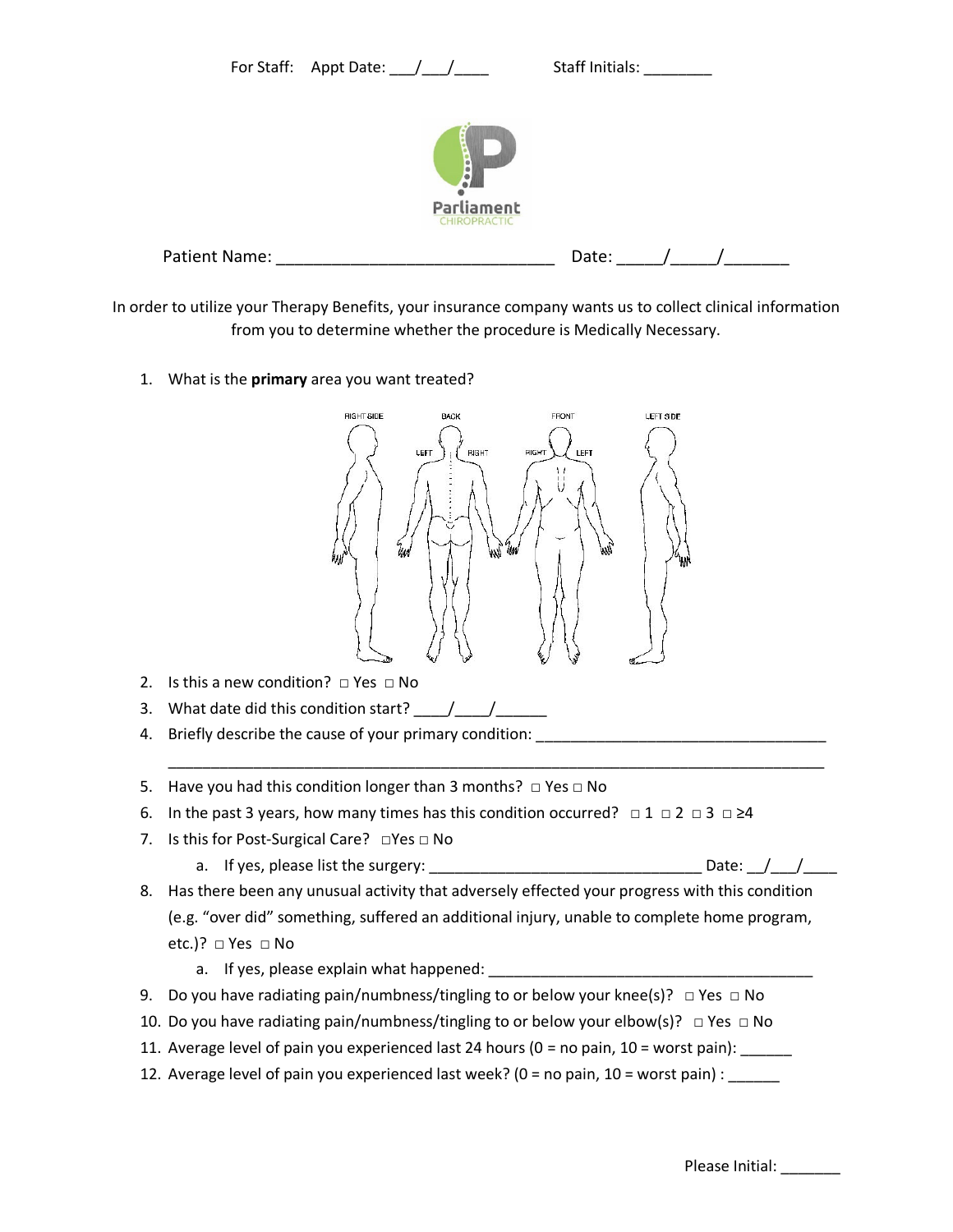13. How frequent are your symptoms?

□ 0-25% of the time □ 26-50% of the time □ 51-75% of the time □ 76-100% of the time

- 14. How much have your symptoms interfered with your daily activities? □ Not at all □ A little bit □ Moderately □ Quite a bit □ Extremely
- 15. How is your condition changing since care at this facility? □ Not at all □ A little bit □ Moderately □ Quite a bit □ Extremely □ First visit N/A
- 16. In general, how would you say your overall health is right now? □ Excellent □ Very good □ Good □ Fair □ Poor
- 17. Has your back pain spread down your leg(s) at some time in the last 2 weeks? □ Yes □ No
- 18. Have you had pain in the shoulder or neck at some time in the last 2 weeks? □ Yes □ No
- 19. Have you only walked short distances because of your back pain?
	- □ Yes □ No
- 20. In the last 2 weeks, have you dressed more slowly than usual because of back pain? □ Yes □ No
- 21. Do you think it's not really safe for a person with a condition like yours to be physically active? □ Yes □ No

\_\_\_\_\_\_\_\_\_\_\_\_\_\_\_\_\_\_\_\_\_\_\_\_\_\_\_\_\_\_\_\_\_\_\_\_\_\_\_\_\_\_\_\_\_\_\_\_\_\_\_\_\_\_\_\_\_\_\_\_\_\_\_\_\_\_\_\_\_\_\_\_\_\_\_\_\_\_\_\_\_\_\_\_\_

\_\_\_\_\_\_\_\_\_\_\_\_\_\_\_\_\_\_\_\_\_\_\_\_\_\_\_\_\_\_\_\_\_\_\_\_\_\_\_\_\_\_\_\_\_\_\_\_\_\_\_\_\_\_\_\_\_\_\_\_\_\_\_\_\_\_\_\_\_\_\_\_\_\_\_\_\_\_\_\_\_\_\_\_\_

\_\_\_\_\_\_\_\_\_\_\_\_\_\_\_\_\_\_\_\_\_\_\_\_\_\_\_\_\_\_\_\_\_\_\_\_\_\_\_\_\_\_\_\_\_\_\_\_\_\_\_\_\_\_\_\_\_\_\_\_\_\_\_\_\_\_\_\_\_\_\_\_\_\_\_\_\_\_\_\_\_\_\_\_\_

\_\_\_\_\_\_\_\_\_\_\_\_\_\_\_\_\_\_\_\_\_\_\_\_\_\_\_\_\_\_\_\_\_\_\_\_\_\_\_\_\_\_\_\_\_\_\_\_\_\_\_\_\_\_\_\_\_\_\_\_\_\_\_\_\_\_\_\_\_\_\_\_\_\_\_\_\_\_\_\_\_\_\_\_\_

- 22. Have worrying thoughts been going through your mind a lot of the time? □ Yes □ No
- 23. Do you feel that your back pain is terrible and it's never going to get any better? □ Yes □ No
- 24. In general, have you stopped enjoying all the things you usually enjoy?  $\Box$  Yes  $\Box$  No
- 25. Overall, how bothersome has your back pain been in the last 2 weeks?
- 26.  $\Box$  Not at all  $\Box$  A little bit  $\Box$  Moderately  $\Box$  Quite a bit  $\Box$  Extremely

Briefly describe your symptoms:

How did your symptoms start?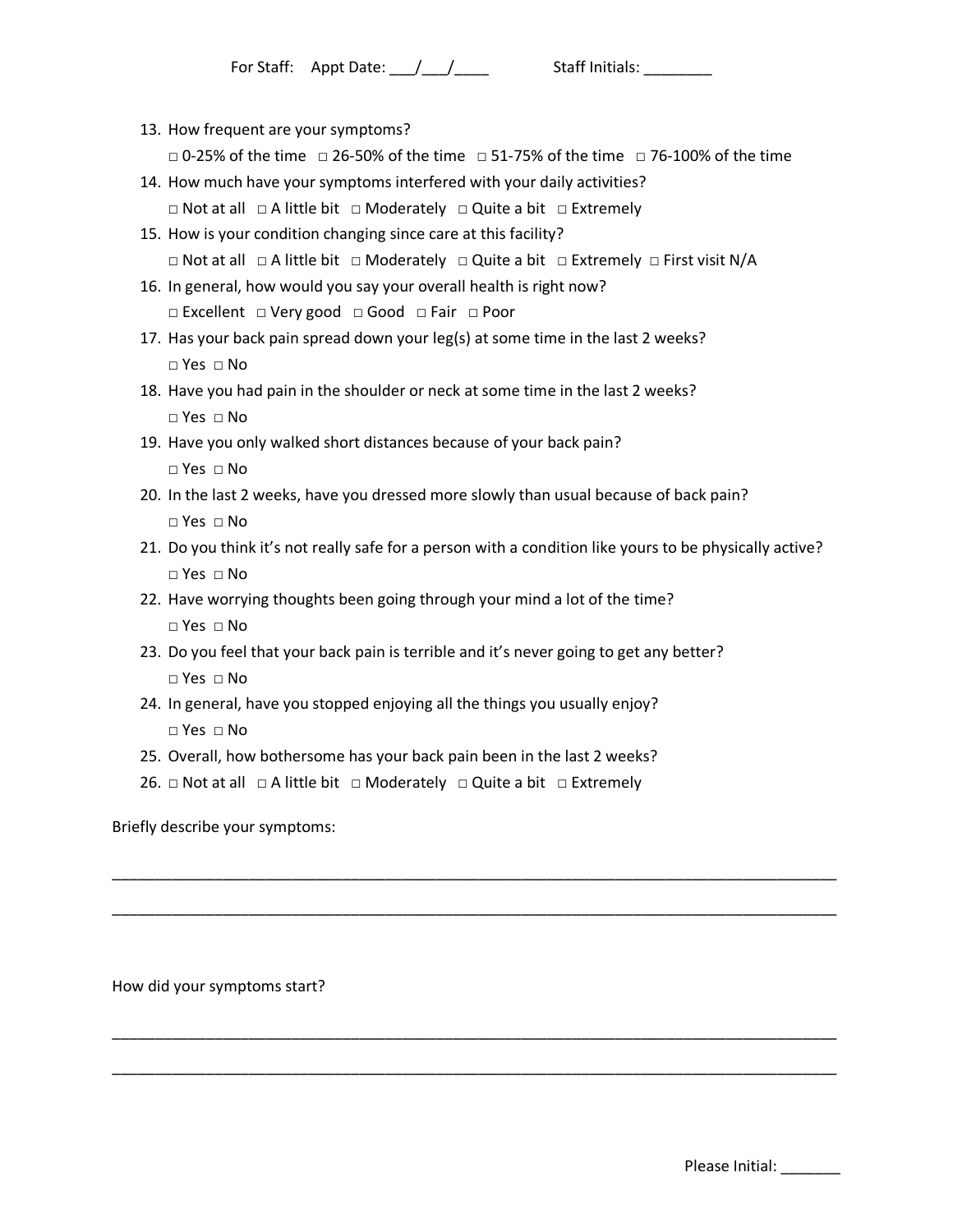# **Neck/Upper Back (NDI)**

# **Current Pain Intensity**:

- o No Pain
- o Very mild
- o Moderate
- o Fairly Severe
- o Very Severe
- o Worst Imaginable

#### **Personal Care**:

- o I can look after myself without extra pain
- o I can look after myself but it causes extra pain
- o It is painful, I am slow and careful
- o I need some help but can manage most
- o I need help every day in most aspects
- o I do not get dressed, I wash with difficulty and stay in bed

## **Lifting**:

- o I can lift heavy weights without extra pain
- $\circ$  I can lift heavy weights but it gives extra pain
- o Pain prevents me lifting heavy weights off the floor, I can manage conveniently placed weights
- o Pain prevents me from lifting heavy wights but I can manage light to medium weights if they are conveniently placed
- o I can only lift light weights
- o I cannot lift or carry anything

#### **Reading**:

- $\circ$  I can read as much as I want to without pain
- $\circ$  I can read as much as I want to with slight pain
- o I can read as much as I want to with moderate pain
- o I can't read as much as I want to because of moderate pain
- o I can hardly read at all because of severe pain
- o I cannot read at all

#### **Headaches**

- o I have no headaches at all
- o I have slight headaches, infrequently
- o I have moderate headaches, infrequently
- o I have moderate headaches, frequently
- o I have severe headaches, frequently
- o I have headaches, almost all the time

#### **← Concentration**

- o I can concentrate fully without difficulty
- o I can concentrate fully with slight difficulty
- o I have a fair degree of difficulty in concentrating
- $\circ$  I have a lot of difficulty in concentrating
- o I have a great deal of difficulty in concentrating
- o I cannot concentrate at all.

## **Work**

- o I can do as much work as I want
- o I can only do my usual work, but no more
- o I can do most of my usual work, but no more
- o I cannot do my usual work
- o I can hardly do any work at all
- o I can't do any work at all

## **↓** Driving

- o I can drive my car without pain
- $\circ$  I can drive my car as long as I want with slight pain
- o I can drive my car as long as I want with moderate pain
- o I can't drive my car as long as I want because of moderate pain
- o I can hardly drive at all because of severe pain
- o I can't drive my car at all

## $\frac{1}{2}$  Sleeping

- o I have no trouble sleeping
- $\circ$  My sleep is slightly disturbed (> 1 hr sleepless)
- o My sleep is mildly disturbed (1-2 hrs sleepless)
- o My sleep is moderately disturbed (2-3 hrs sleepless)
- o My sleep is greatly disturbed (3-5 hrs sleepless)
- o My sleep is completely disturbed (5-7 hrs sleepless)
- **Recreation**
- o I can engage in all my recreation activities without pain
- o I can engage in all my recreation activities with some pain
- $\circ$  I can engage in most but not all of my usual recreation activities because of pain
- $\circ$  I can engage in a few of my usual recreation activities because of pain
- o I can hardly do any recreation activities
- $\circ$  I can't do any recreation activities

#### **For Staff:**

**Score: \_\_\_\_/50 Multiply by 100% = \_\_\_\_ %points**

**For each section, first statement = 0, last = 5. Add up total, divide by 50, multiply by 100%. If a section is blank, divide by 45.**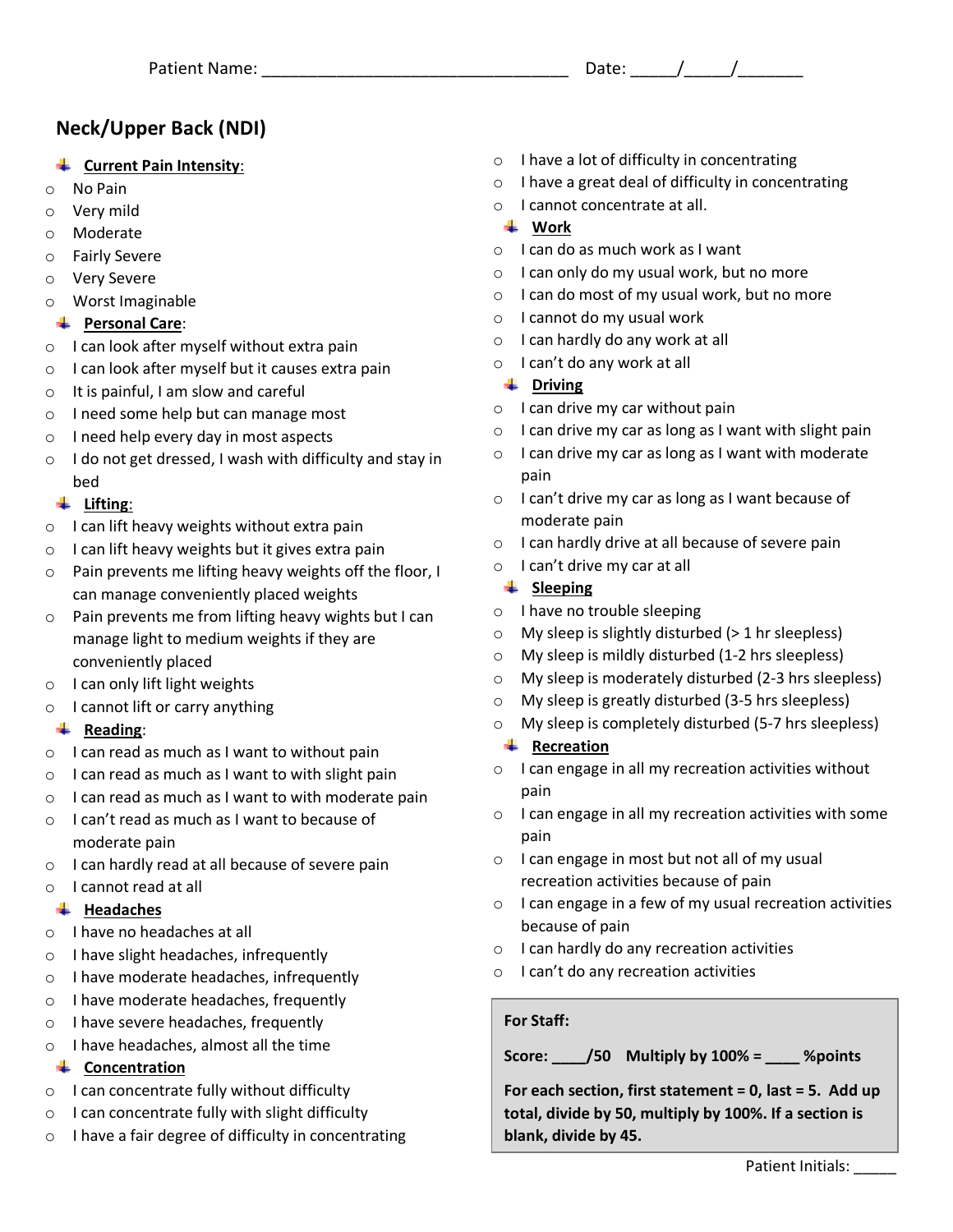# Patient Name: The Contract of the Contract of the Date:  $\frac{1}{2}$  /

# **Low Back Pain (Oswestry)**

#### **Current Pain Intensity**:

- o No Pain
- o Very mild
- o Moderate
- o Fairly Severe
- o Very Severe
- o Worst Imaginable

#### **Personal Care**:

- o I can look after myself without extra pain
- o I can look after myself but it causes extra pain
- o It is painful, I am slow and careful
- o I need some help but can manage most
- o I need help every day in most aspects
- o I do not get dressed, I wash with difficulty and stay in bed

## **Lifting**:

- o I can lift heavy weights without extra pain
- $\circ$  I can lift heavy weights but it gives extra pain
- o Pain prevents me lifting heavy weights off the floor, I can manage conveniently placed weights
- o Pain prevents me from lifting heavy wights but I can manage light to medium weights if they are conveniently placed
- o I can only lift light weights
- o I cannot lift or carry anything

#### **Walking**:

- o Pain does not prevent me walking any distance
- o Pain prevents me from walking more than a mile
- $\circ$  Pain prevents me from walking more than  $\frac{1}{2}$  mile
- o Pain prevents me from walking more than 100 yards
- o I can only walk using a stick or crutches
- o I am in bed most of the time

#### **Sitting**

- $\circ$  I can sit in any chair as long as I like
- o I can only sit in my favorite chair for as long as I like
- o Pain prevents me sitting more than one hour
- o Pain prevents me from sitting more than 30 minutes
- o Pain prevents me from sitting more than 10 minutes
- o Pain prevents me from sitting at all

#### **↓** Standing

- o I can stand as long as I want without extra pain
- $\circ$  I can stand as long as I want but with extra pain
- o Pain prevents me from standing for more than 1 hour
- o Pain prevents me from standing more than 30 min
- o Pain prevents me from standing more than 10 min
- o Pain prevents me from standing at all
- $\frac{4}{1}$  Sex Life (if applicable)
- o My sex life is normal and causes no extra pain
- o My sex life is normal but with some extra pain
- o My sex life is nearly normal but is very painful
- o My sex life is severely restricted by pain
- o My sex life is nearly absent because of pain
- o Pain prevents any sex life at all

#### **↓** Social Life

- o My social life is normal without extra pain
- o My social life is normal but increases the pain
- o Pain has no significant effect apart from limiting more energetic interests (such as sports)
- o Pain has restricted my social life and I do not go out as often
- o Pain has restricted my social life to my home
- o I have no social life because of pain

#### **Example 1** Sleeping

- o I have no trouble sleeping
- $\circ$  My sleep is slightly disturbed (> 1 hr sleepless)
- o My sleep is mildly disturbed (1-2 hrs sleepless)
- o My sleep is moderately disturbed (2-3 hrs sleepless)
- o My sleep is greatly disturbed (3-5 hrs sleepless)
- o My sleep is completely disturbed (5-7 hrs sleepless)

#### **Traveling**

- o I can travel anywhere without pain
- o I can travel anywhere but it gives me extra pain
- o Pain is bad but I manage a journey over two hours
- o Pain restricts me to journeys of less than one hour
- o Pain restricts me to short necessary journeys under 30 minutes
- o Pain prevents me from traveling except to receive treatment

#### **For Staff:**

**Score: \_\_\_\_/50 Multiply by 100% = \_\_\_\_ %points**

**For each section, first statement = 0, last = 5. Add up total, divide by 50, multiply by 100%. If a section is blank, divide by 45.**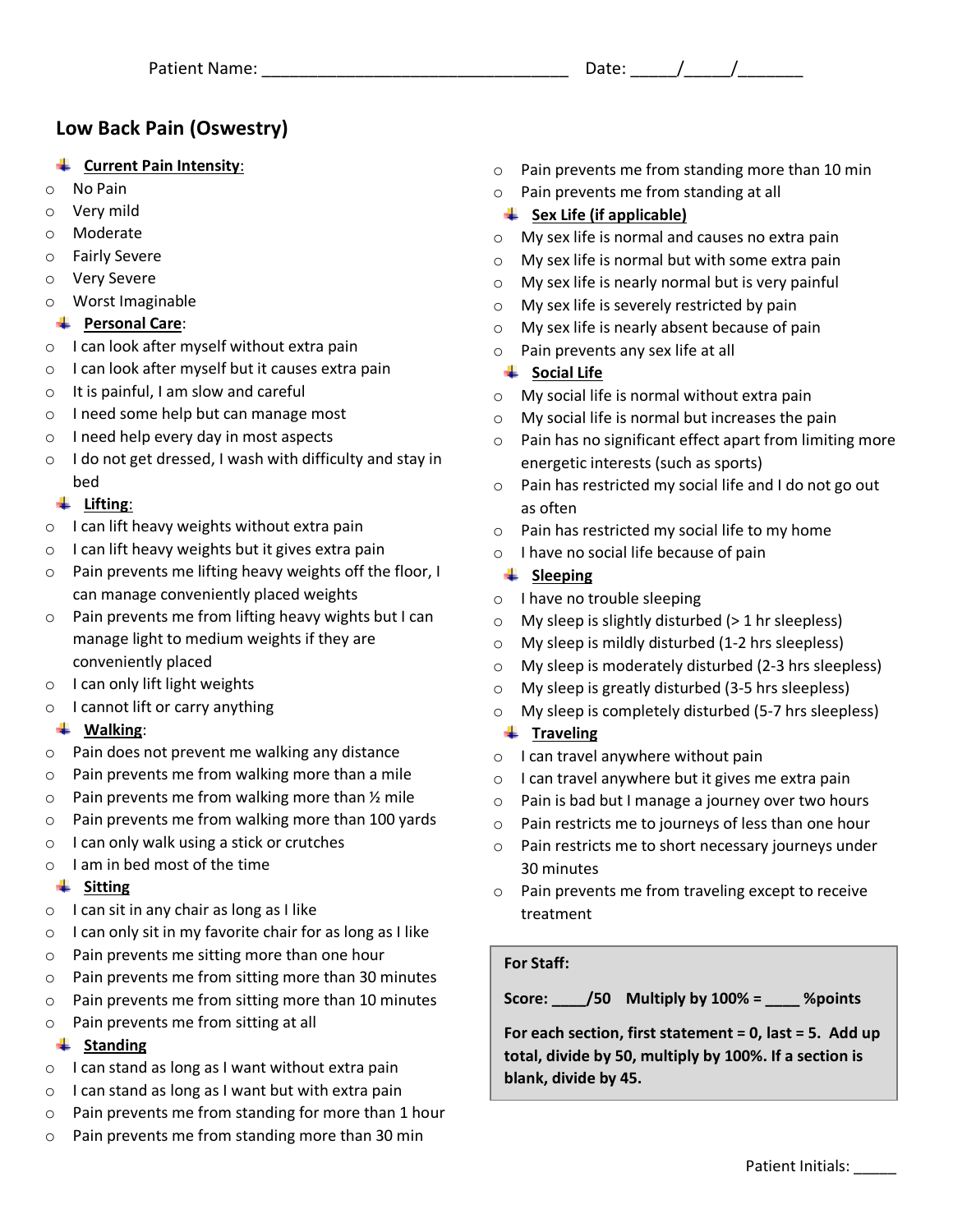| <b>Patient Name:</b> | Jate: |  |
|----------------------|-------|--|
|                      |       |  |

# **Shoulder/Arm/Hand**

**Please rate your ability to do the following activities in the last week (circle):**

|                                                                                                              |                                                                                                                                                             | <b>Difficulty</b>                                                                     | <b>Difficulty</b>                                                                      | <b>Difficulty</b>                                                                                                  | <b>Difficulty</b>                                 | do                                     |
|--------------------------------------------------------------------------------------------------------------|-------------------------------------------------------------------------------------------------------------------------------------------------------------|---------------------------------------------------------------------------------------|----------------------------------------------------------------------------------------|--------------------------------------------------------------------------------------------------------------------|---------------------------------------------------|----------------------------------------|
| 1.                                                                                                           | Open a tight/ new jar                                                                                                                                       | 1                                                                                     | $\overline{\mathbf{2}}$                                                                | 3                                                                                                                  | 4                                                 | 5                                      |
| 2.                                                                                                           | Do heavy household chores                                                                                                                                   | $\mathbf{1}$                                                                          | $\overline{2}$                                                                         | 3                                                                                                                  | 4                                                 | 5                                      |
| 3.                                                                                                           | Wash your back                                                                                                                                              | $\mathbf{1}$                                                                          | $\mathbf{2}$                                                                           | 3                                                                                                                  | 4                                                 | 5                                      |
| 4.                                                                                                           | Use a knife to cut food                                                                                                                                     | 1                                                                                     | $\mathbf{2}$                                                                           | 3                                                                                                                  | 4                                                 | 5                                      |
|                                                                                                              | 5. Recreational activities where you use force                                                                                                              | $\mathbf{1}$                                                                          | $\overline{2}$                                                                         | $\overline{\mathbf{3}}$                                                                                            | 4                                                 | 5                                      |
|                                                                                                              | with your arm/shoulder/hand such as tennis                                                                                                                  |                                                                                       |                                                                                        |                                                                                                                    |                                                   |                                        |
|                                                                                                              | or using a hammer                                                                                                                                           |                                                                                       |                                                                                        |                                                                                                                    |                                                   |                                        |
|                                                                                                              | 6. Carry a shopping bag                                                                                                                                     | $\mathbf{1}$                                                                          | $\overline{2}$                                                                         | 3                                                                                                                  | 4                                                 | 5                                      |
|                                                                                                              |                                                                                                                                                             |                                                                                       |                                                                                        |                                                                                                                    |                                                   |                                        |
|                                                                                                              |                                                                                                                                                             | Not at all                                                                            | Slightly                                                                               | <b>Moderate</b>                                                                                                    | Quite a                                           | <b>Extremely</b>                       |
|                                                                                                              |                                                                                                                                                             |                                                                                       |                                                                                        |                                                                                                                    | <b>Bit</b>                                        |                                        |
|                                                                                                              | 7. In the past week, to what extent has your                                                                                                                | $\mathbf{1}$                                                                          | $\mathbf{2}$                                                                           | $\overline{\mathbf{3}}$                                                                                            | 4                                                 | 5                                      |
|                                                                                                              | shoulder/arm/hand interfered with your                                                                                                                      |                                                                                       |                                                                                        |                                                                                                                    |                                                   |                                        |
|                                                                                                              | normal social activities                                                                                                                                    |                                                                                       |                                                                                        |                                                                                                                    |                                                   |                                        |
|                                                                                                              |                                                                                                                                                             |                                                                                       |                                                                                        |                                                                                                                    |                                                   |                                        |
|                                                                                                              |                                                                                                                                                             | <b>None</b>                                                                           | Mild                                                                                   | <b>Moderate</b>                                                                                                    | <b>Severe</b>                                     | <b>Extreme</b>                         |
| 8.                                                                                                           | In the past week, were you limited in your                                                                                                                  | $\mathbf{1}$                                                                          | $\overline{2}$                                                                         | 3                                                                                                                  | 4                                                 | 5                                      |
|                                                                                                              | work or other daily activities                                                                                                                              |                                                                                       |                                                                                        |                                                                                                                    |                                                   |                                        |
|                                                                                                              |                                                                                                                                                             |                                                                                       |                                                                                        |                                                                                                                    |                                                   |                                        |
|                                                                                                              |                                                                                                                                                             |                                                                                       |                                                                                        |                                                                                                                    |                                                   |                                        |
|                                                                                                              |                                                                                                                                                             |                                                                                       |                                                                                        |                                                                                                                    |                                                   |                                        |
|                                                                                                              |                                                                                                                                                             |                                                                                       |                                                                                        |                                                                                                                    |                                                   |                                        |
|                                                                                                              |                                                                                                                                                             |                                                                                       |                                                                                        |                                                                                                                    |                                                   |                                        |
|                                                                                                              |                                                                                                                                                             |                                                                                       |                                                                                        |                                                                                                                    |                                                   |                                        |
|                                                                                                              |                                                                                                                                                             | <b>No</b>                                                                             |                                                                                        |                                                                                                                    | <b>Severe</b>                                     | So much I                              |
|                                                                                                              |                                                                                                                                                             |                                                                                       |                                                                                        |                                                                                                                    |                                                   | cannot                                 |
|                                                                                                              |                                                                                                                                                             |                                                                                       |                                                                                        |                                                                                                                    |                                                   |                                        |
|                                                                                                              |                                                                                                                                                             |                                                                                       |                                                                                        |                                                                                                                    |                                                   |                                        |
|                                                                                                              |                                                                                                                                                             |                                                                                       |                                                                                        |                                                                                                                    |                                                   |                                        |
|                                                                                                              |                                                                                                                                                             |                                                                                       |                                                                                        |                                                                                                                    |                                                   |                                        |
| <b>For Staff:</b>                                                                                            |                                                                                                                                                             |                                                                                       |                                                                                        |                                                                                                                    |                                                   |                                        |
|                                                                                                              |                                                                                                                                                             |                                                                                       |                                                                                        |                                                                                                                    |                                                   |                                        |
|                                                                                                              |                                                                                                                                                             |                                                                                       |                                                                                        |                                                                                                                    |                                                   |                                        |
| To calculate score: Add up the numbers on the responses, divide by 11 (or the number of questions answered), |                                                                                                                                                             |                                                                                       |                                                                                        |                                                                                                                    |                                                   |                                        |
| subtract 1, and multiple by 25                                                                               |                                                                                                                                                             |                                                                                       |                                                                                        |                                                                                                                    |                                                   |                                        |
|                                                                                                              |                                                                                                                                                             |                                                                                       |                                                                                        |                                                                                                                    |                                                   |                                        |
|                                                                                                              |                                                                                                                                                             |                                                                                       |                                                                                        |                                                                                                                    |                                                   |                                        |
|                                                                                                              |                                                                                                                                                             |                                                                                       |                                                                                        |                                                                                                                    |                                                   |                                        |
|                                                                                                              | ([Sum of responses/number of responses] -1) x 25                                                                                                            |                                                                                       |                                                                                        |                                                                                                                    |                                                   |                                        |
| 9.                                                                                                           | Arm, shoulder or hand pain<br>10. Tingling in your shoulder, arm, or hand<br>11. In the past week, how much difficulty have<br>you had sleeping due to pain | <b>None</b><br>1<br>$\mathbf{1}$<br><b>Difficulty</b><br>$\mathbf{1}$<br>Score:<br>OR | <b>Mild</b><br>2<br>$\overline{2}$<br><b>Mild</b><br><b>Difficulty</b><br>$\mathbf{2}$ | <b>Moderate</b><br>3<br>$\overline{\mathbf{3}}$<br><b>Moderate</b><br><b>Difficulty</b><br>$\overline{\mathbf{3}}$ | <b>Severe</b><br>4<br>4<br><b>Difficulty</b><br>4 | <b>Extreme</b><br>5<br>5<br>sleep<br>5 |